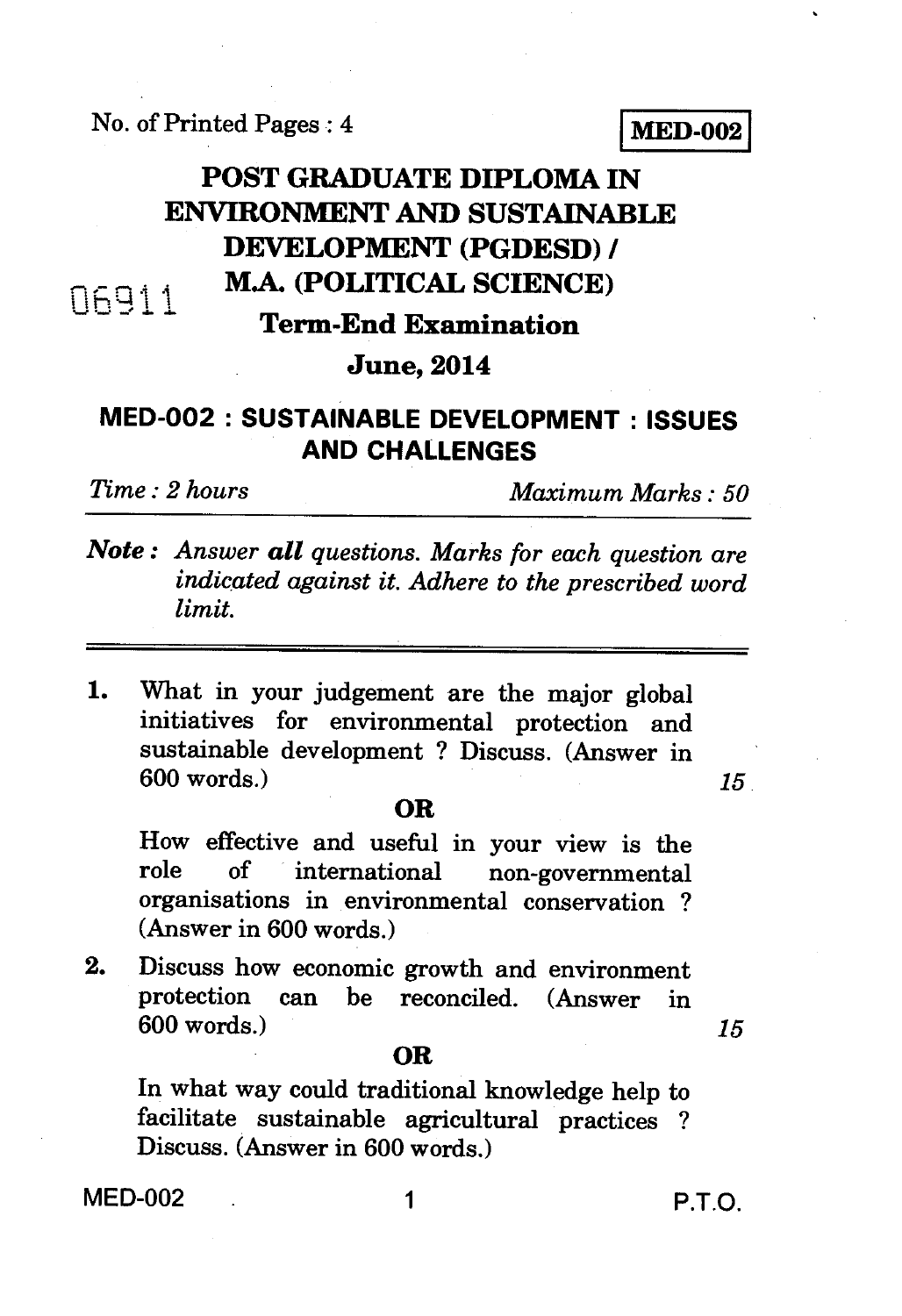- **3.** Answer by writing a note (not exceeding 300 words each) on any *two* of the following : *10x2=20* 
	- (i) Discuss the concept and dimensions of Carrying Capacity.
	- (ii) Discuss the Inter-generational Equity and Justice.
	- (iii) Discuss the multi-dimensional approach to the study of sustainable development.
	- (iv) Describe the initiatives taken by regional<br>organisations of South Asia for organisations environmental protection.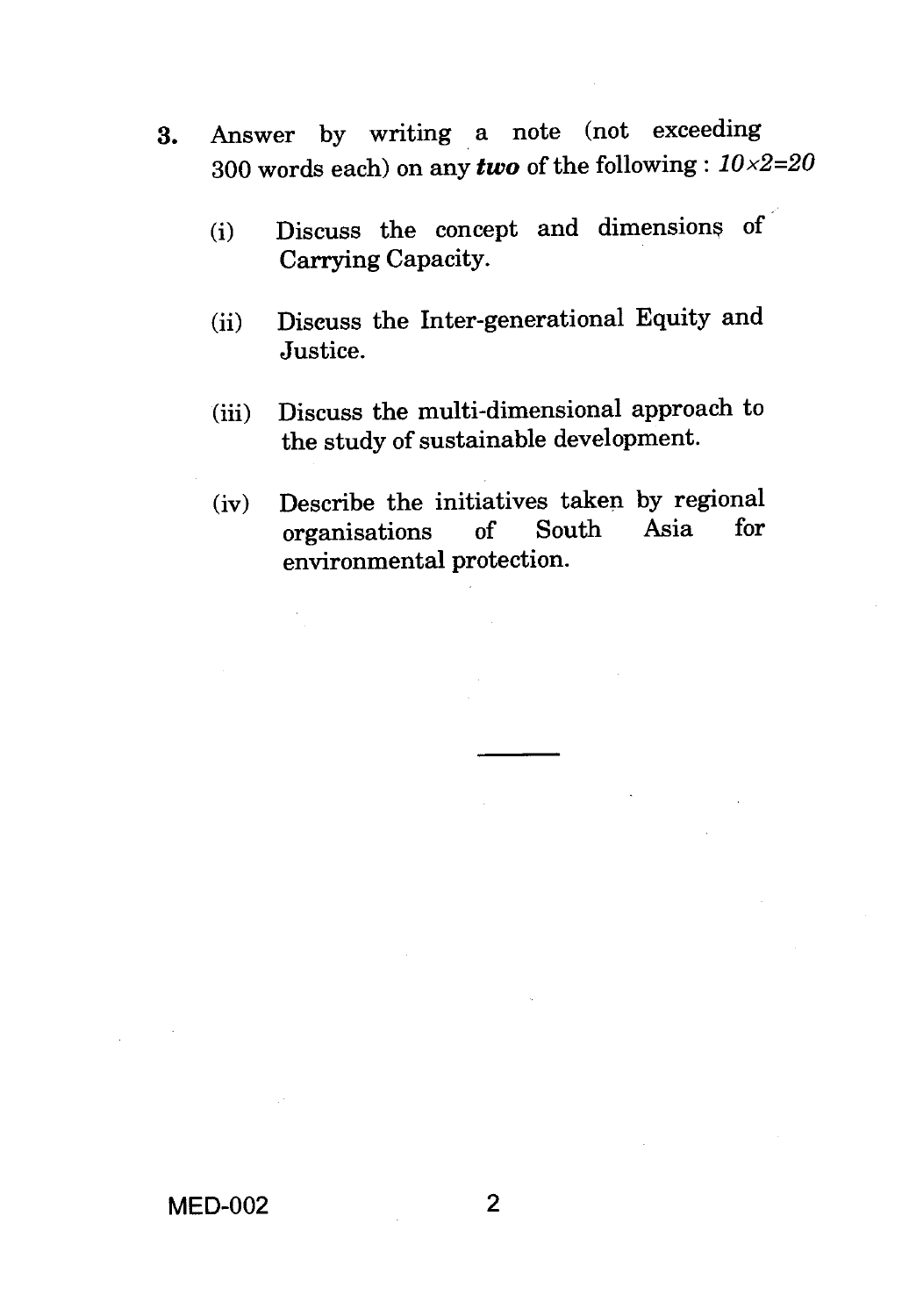एम.ई.डी.-002

पर्यावरण और सतत विकास में स्नातकोत्तर डिप्लोमा

(पी.जी.डी.ई.एस.डी.) / एम.ए. (राजनीति विज्ञान)

# सत्रांत परीक्षा

## जून, 2014

# एम.ई.डी.-002 : सतत विकास : मुद्दे और चुनौतियाँ

समय : 2 घण्टे

अधिकतम अंक : 50

नोट : सभी प्रश्नों के उत्तर दीजिए । प्रत्येक प्रश्न के अंक उसके सामने दिए गए हैं । निर्दिष्ट शब्द सीमा का पालन कीजिए ।

आपके निर्णय में पर्यावरण संरक्षण और सतत विकास के  $\mathbf{1}$ . लिए प्रमुख भूमंडलीय प्रयास कौन-से हैं ? चर्चा कीजिए । (600 शब्दों में उत्तर दीजिए।)

### अथवा

आपके विचार में पर्यावरण संरक्षण में अंतर्राष्टीय ग़ैर-सरकारी संगठनों की भूमिका कितनी प्रभावी और उपयोगी है ? (600 शब्दों में उत्तर दीजिए।)

आर्थिक विकास और पर्यावरण संरक्षण में किस प्रकार  $2.$ सामंजस्य स्थापित किया जा सकता है ? चर्चा कीजिए । (600 शब्दों में उत्तर दीजिए।)

#### 15

15

#### अथवा

टिकाऊ कृषि प्रक्रियाएँ अपनाने में पारंपरिक ज्ञान किस प्रकार मदद कर सकता है ? चर्चा कीजिए । (600 शब्दों में उत्तर दीजिए।)

**MED-002** 

P.T.O.